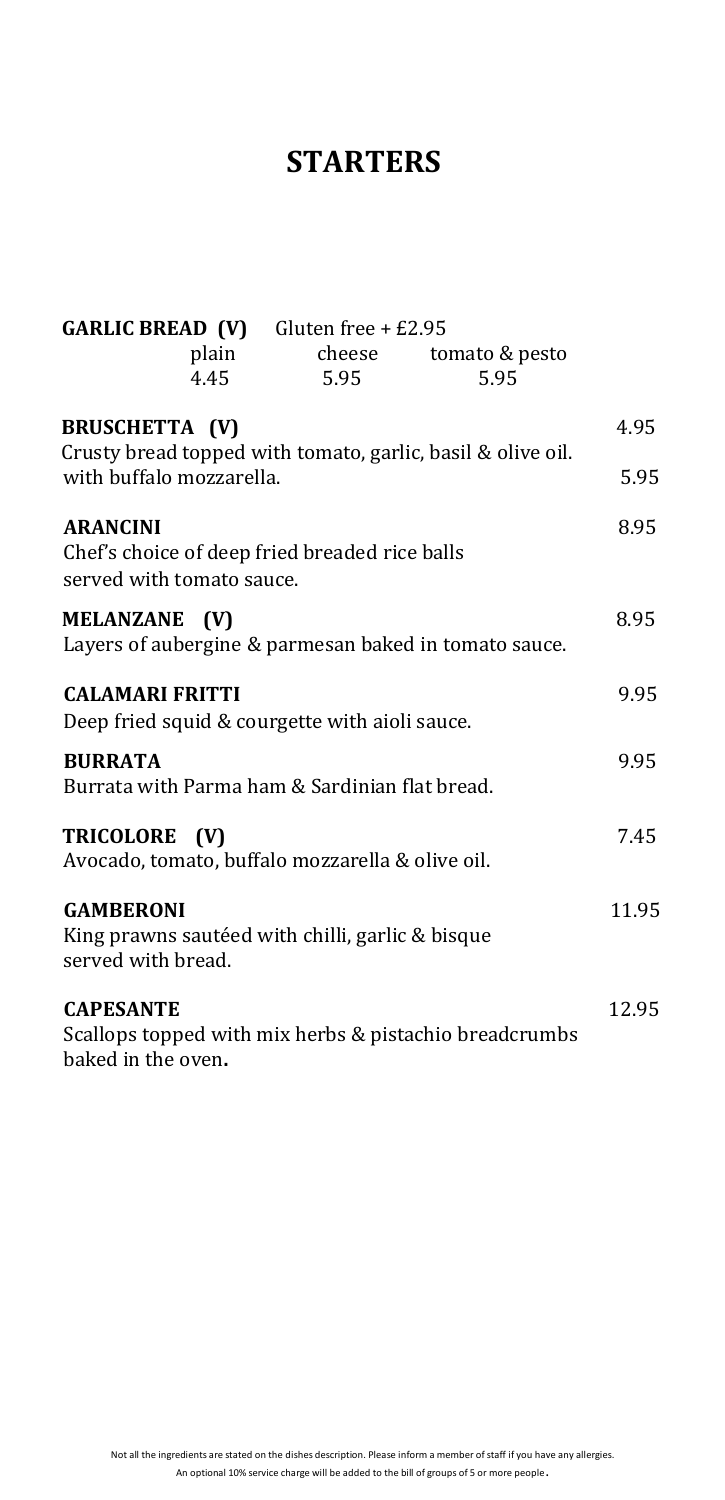#### **PASTA FRESH AND HANDMADE PASTA**

| SPAGHETTI SICILIANA (V)<br>Aubergine, garlic, chilli, basil, tomato sauce & cherry tomato<br>topped with burrata.        | 13.95 |
|--------------------------------------------------------------------------------------------------------------------------|-------|
| <b>LASAGNA</b><br>Beef & Tuscan sausage ragù, béchamel & tomato sauce.                                                   | 12.95 |
| <b>CASERECCE AFFUMICATE</b><br>Smoked chicken, chorizo, garlic, chilli, spinach & cream.                                 | 14.95 |
| <b>MACCHERONI GAMBERI</b><br>Chopped king prawns, cherry tomato & tenderstem broccoli.                                   | 15.95 |
| <b>RAVIOLI AL GRANCHIO</b><br>Pasta filled with Devon crab meat, mascarpone cheese<br>cherry tomato, asparagus & bisque. | 19.45 |
| <b>RAGU DELLO CHEF</b><br>Chef's choice of ragù.                                                                         | 15.95 |
| <b>ORECCHIETTE CON SALSICCIA</b><br>Italian sausage meat, broccoli rabe, cherry tomato, garlic<br>topped with burrata.   | 14 95 |

### **SALADS**

| <b>INSALATA DI POLLO</b>                                                                                  | 12.95 |
|-----------------------------------------------------------------------------------------------------------|-------|
| Grilled corn-fed chicken breast, peppers, tomato, avocado<br>cucumber with mixed leaves & house dressing. |       |
| <b>INSALATA GAMBERI</b>                                                                                   | 13.95 |
| King prawns, avocado, baby leaves, cherry tomato                                                          |       |
| cucumber & homemade cocktail sauce.                                                                       |       |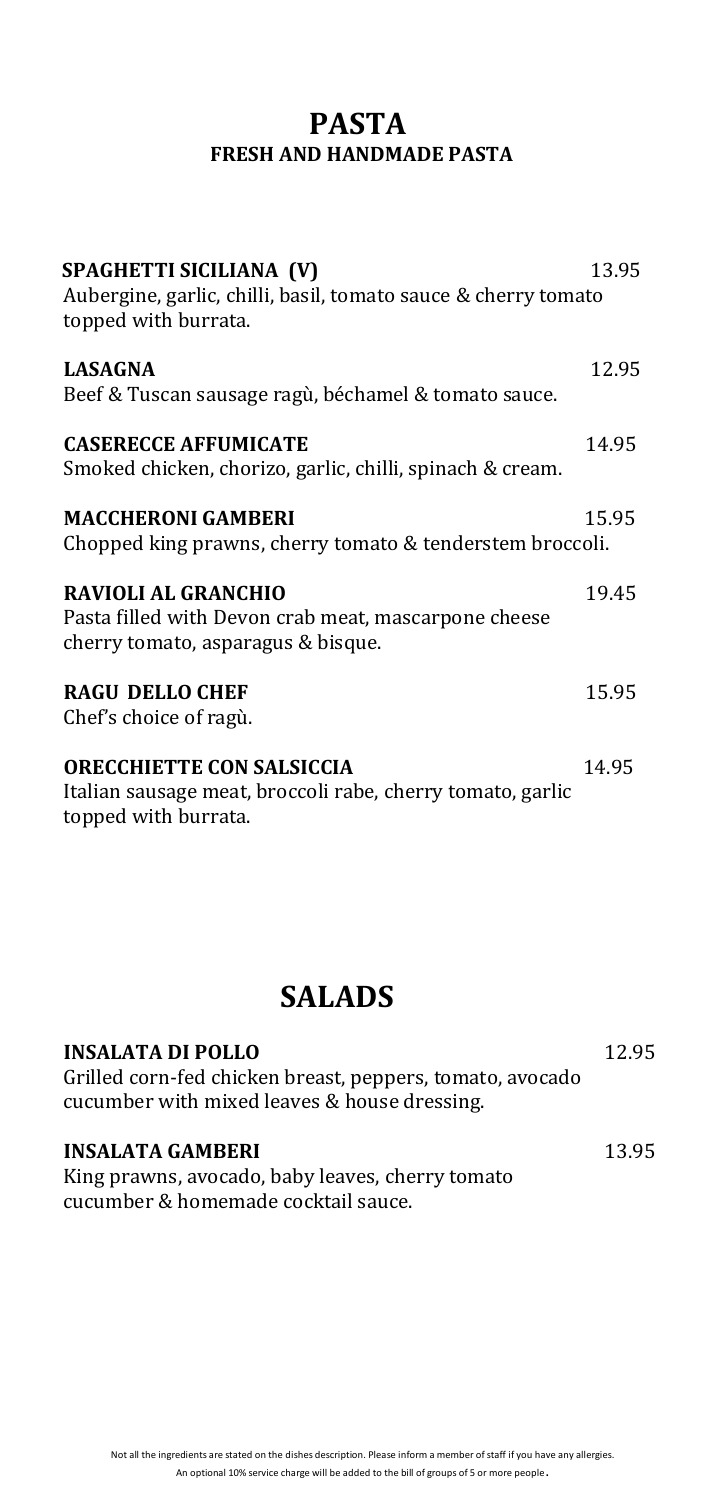# **MAINS**

| <b>POLLO FUNGHI</b><br>Pan roasted corn fed chicken supreme, mix vegetables<br>roasted potato & creamy wild mushroom sauce.                                                       | 14.95 |
|-----------------------------------------------------------------------------------------------------------------------------------------------------------------------------------|-------|
| <b>GRATINATO MISTO DI PESCE</b><br>Langoustine, king prawns, scallops, squid, sea bass<br>New Zealand mussels, topped with breadcrumb<br>mix herbs & pistachio baked in the oven. | 22.95 |
| <b>SPIGOLA</b><br>Pan fried fillet of sea bass served with mix vegetables<br>roasted potato & salsa verde.                                                                        | 18.95 |
| <b>BISTECCA</b><br>Grilled 300g ribeye steak served with chips & salad<br>choice of mushroom or pepper corn sauce.                                                                | 27.95 |
| <b>GRAN FRITTO MISTO</b><br>Deep fried king prawns, squid, New Zealand mussels<br>courgette served with aioli.                                                                    | 16.95 |
| <b>POLLO MILANESE</b><br>Fried breaded chicken breast served with spaghetti<br>pomodoro & mix salad.                                                                              | 14.95 |

# **SIDES**

| Sautéed fresh spinach with garlic | 4.45 |
|-----------------------------------|------|
| Roas Mix veg                      | 4.25 |
| Roast potato                      | 2.95 |
| Chips                             | 2.95 |
| Rocket, tomato and parmesan       | 5.95 |
| Mix salad                         | 3.95 |
| Fried courgettes                  | 4.95 |
| Tomato & onion salad              | 3.95 |